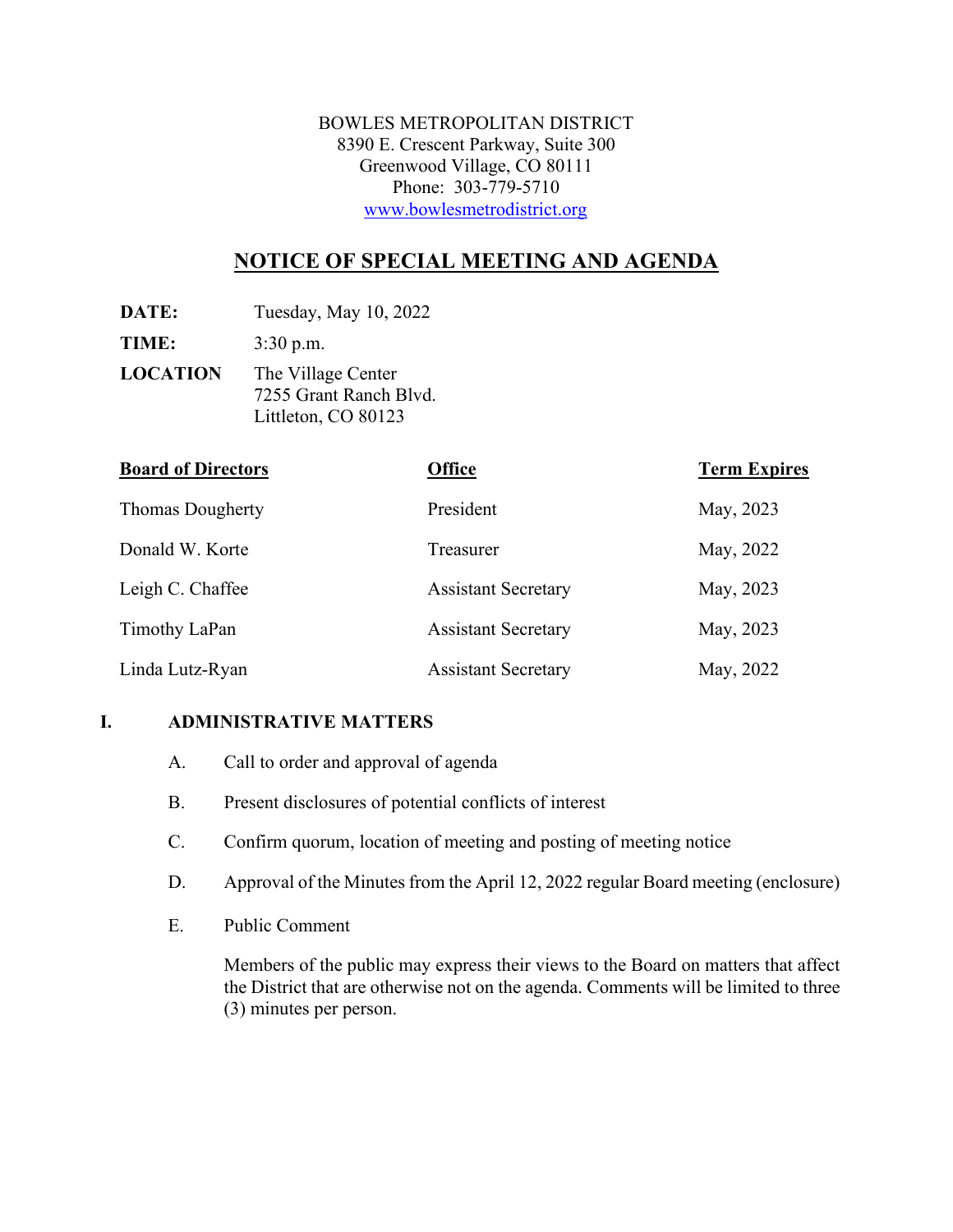#### **II. FINANCIAL MATTERS**

- A. Review and consider approval of March 31, 2022 Financial Statements (enclosure)
- B. Review and consider approval of claims in the amount of \$76,770.94 (enclosure)
- C. Other

#### **III. MANAGER MATTERS**

- A. Operational Updates and Action Items
	- 1. Landscape:
		- a. Update on Hydro Systems KDI project and irrigation mapping
		- b. Update on current/ outstanding proposals (enclosure)
	- 2. Davey Tree:
		- a. General Update (enclosure)
		- b. Review and consider approval of Tree Removal Proposal in Sunset Park in the amount of \$785.00 (enclosure)
	- 3. Pond Update:
		- a. Update on Account Manager
	- 4. Sunset Park:
		- a. Review and consider approval of Grant Ranch Master HOA Community Picnic Request (enclosure)
	- 5. Isthmus Park Project:
		- a. Discuss Isthmus Park Opening Celebration
		- b. Review and consider approval of Homestead Gazebo Proposal for Isthmus Park in the amount of \$ (to be distributed)
	- 6. Pump House Maintenance:
		- a. Review and consider approval of Rocky Mountain Pump and Controls Proposal for ALS Repair in the amount of \$865 (enclosure)